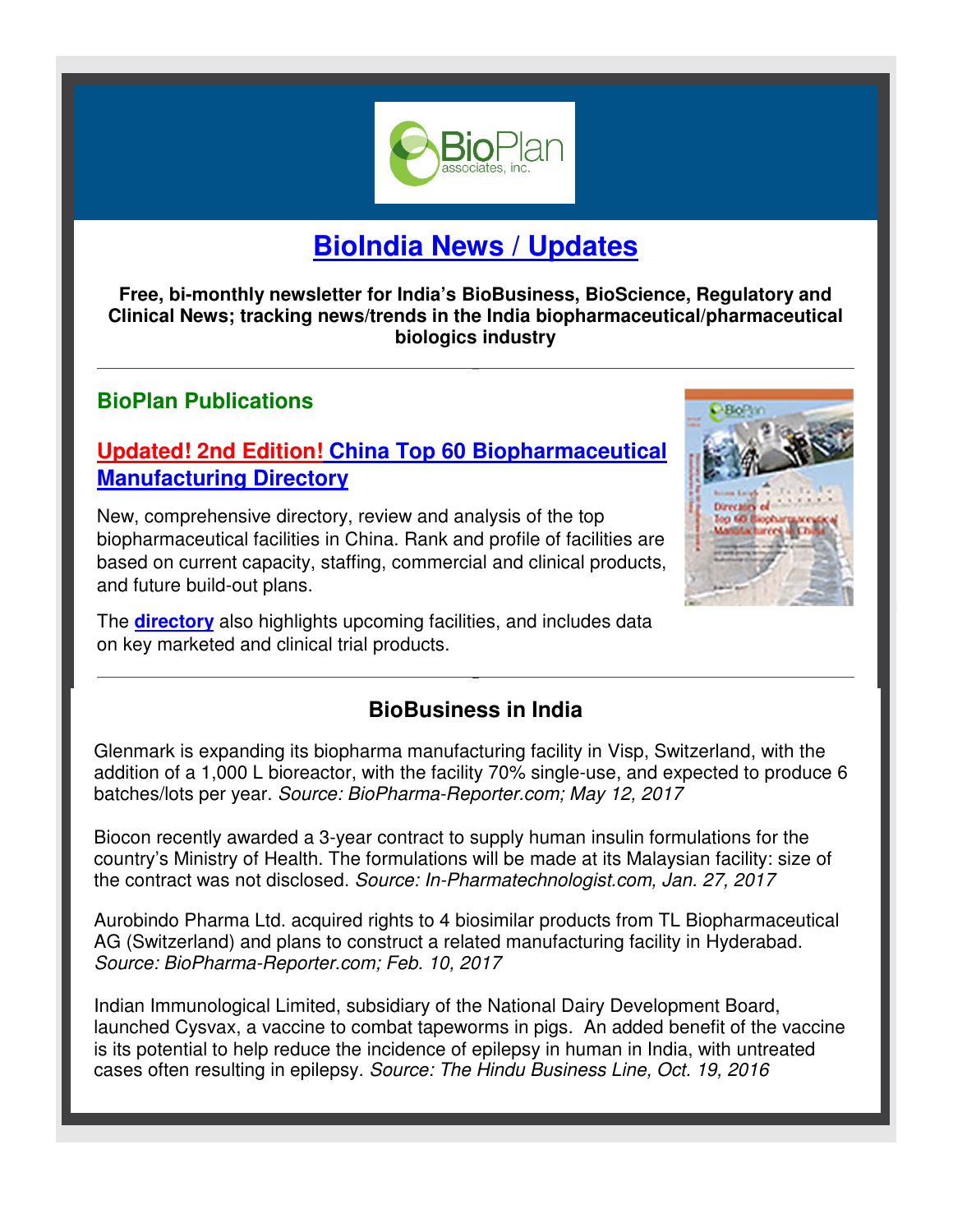COOLPORT, the first perishable air cargo center, opened at Kempegowda International Airport, operated by Air India SATS Airport Services Pvt. Ltd., a 50:50 JV between Air India Limited, and SATS Limited. It is a one-stop-show for temperature-sensitive imports and exports. *Source: Global Trade, Oct. 16, 2016*

Biocon's new \$250 million insulin manufacturing facility in Nusajaya, Malaysia, came online in late 2016. It is the co.'s first biopharma facility outside of India. *Source: FiercePharma, Oct. 21, 2016*

U.S-based standards/testing organization, Underwriters Labs. increased its partnerships with Pharmexel to assist Indian pharma co.'s with compliance with manufacturing standards. *Source: Pharmabiz.com, Sept. 22, 2016*

Over 30% of Indian pharma co.'s expect to make investments in biopharma manufacturing in the next 3 years, and 38% cited insufficient government support for the industry, according to a survey by CPhI India Pharma Insights. *Source: BioPharma-Reporter.com, Dec. 6, 2016*

Baxter acquired Claris Lifesciences, also a major Indian manufacturer of injectable generic drugs, for \$625M. *Source: FiercePharma, Dec. 19, 2016*

R&D expenditures by Indian pharma co.'s increased 24% from 2015 to 2016, with this about 7.5% of net sales on R&D, according to a study by PharmaBiz. For comparison, the world's largest 15 pharma co.'s average spending 17% of net sales on R&D. *Source: PharmaBiz.com; Oct. 10, 2016*

#### **BioScience in India**

National Institute of Immunology launched the world's first leprosy vaccine targeted to the indigenous Indian strain, Mycobacterium indicus pranii. It is also being tested as a vaccine against bladder cancer, warts, lung cancer and tuberculosis. *Source: Indian Express, May 9, 2017*

Panacea Biotec launched EasySix, a hexavalent combo vaccine for infants, and the world's first vaccine containing a fully liquid whole cell pertussis vaccine component. *Source: BioVoiceNews, April 10, 2017* 

Indian Council of Medical Research halted the ReAnima clinical trial seeking to revive braindead accident victims using injections of mesenchymal stem cells and peptides with transcranial laser and median nerve stimulation. *Source: RT; Nov. 16, 2016*  Institute of Microbial Technology reports having developed technology for manufacture of insulin, streptokinase and hepatitis B vaccines, with expectation of reducing their costs by 3x-4x. *Source: Times of India, Oct. 16, 2016*

Sun Pharma and the International Centre for Genetic Engineering and Biotechnology formed a collaboration for development of a vaccine targeted against all four stereotypes of dengue virus. *Source: Times of India, Oct. 19, 2016*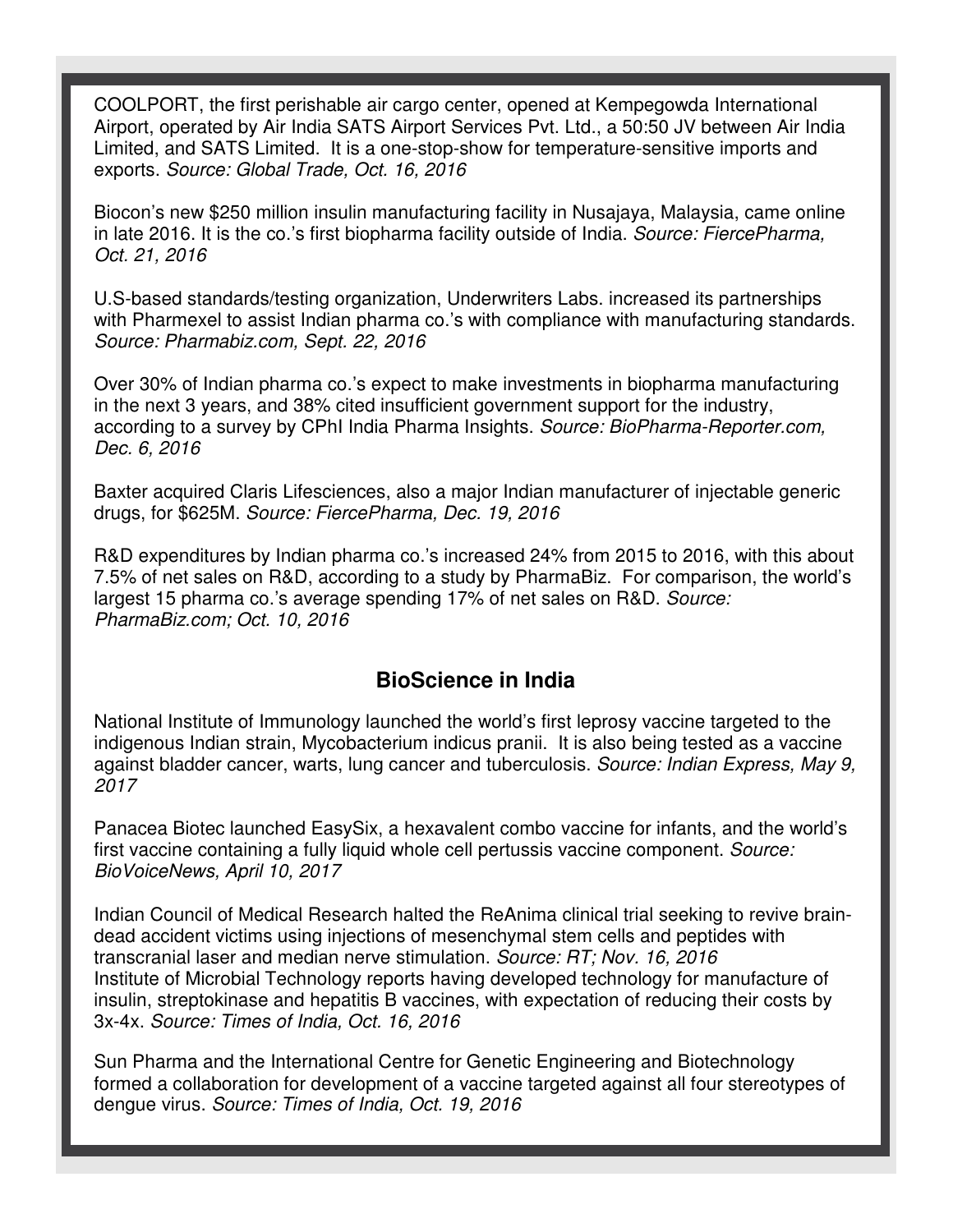Tuberculosis cases continue to increase in India, with now an estimated 10.4M patients, more than any other country and over 1/4th the worldwide total. An estimated 480,000 related deaths annually are reported, despite govt. efforts. *Source: New York Times, Oct. 13, 2016*

Sanofi India signed a memorandum of understanding with the National Institute of Pharmaceutical Education and Research, Kolkata, to promote academic pharma excellence and research. Sanofi will assist in revising post-graduate training and provide research opportunities. *Source: Business Standard, Nov. 18, 2016* 

### **Regulatory and Clinical in India**

Mylan and Biocon finally received full permission to market their Herceptin 'biosimilar' in India, marketed as CANMAB by Biocon and Hertraz by Mylan, Hoffmann-La Roche had been successful in stalling market entry for 3 years. *Source: FiercePharma, March 3, 2017*

Central Drug Standard Control Organization (CDSCO) developed a new system for granting export certifications for recombinant proteins and vaccines that promises sponsors a clearance within 10 days. *Source: FDAnews Drug Daily Bulletin, Feb. 14, 2017*

The central govt. largely abandoned prior planned financial support for new pharma API manufacturing facilities construction, cutting funding from \$750M to \$95M. This had been the centerpiece of Indian govt. strategy to counter Chinese dominance in APIs manufacture, a threat to India's generic drug industry. *Source: FiercePharma, Oct. 6, 2016*

The Drug Controller General of India changed regulations formerly requiring Phase III trials, with foreign products approved in major Western markets, only needing Indian Phase III trials where deemed necessary. *Source: The Indian Express, Oct. 18, 2016*

CDSCO will seek to align India's pharma GMP regulations with those of the World Health Organization (not major market countries, e.g., US or EU, GMP regulations). *Source: FDANews, Oct. 18, 2016*

CDSCO halted plans to open an office in China that would have supported Indian GMP inspections of Chinese API facilities, due to inability to recruit suitable staff. *Source: LiveMint, Nov. 18, 2016* 

Zikavac, a zika virus vaccine from Bharat Biotech, is entering Phase I clinical trials in India. The co. claims to have the first zika vaccine to enter clinical trials. *Source: FiercePharma, Oct. 12, 2016*

Among 500 drugs combo products examined by the Drug Controller General of India (DCGI), 200 were deemed "irrational." Drug combos have proliferated as a means to avoid price controls. *Source: Business Standard, Nov. 16, 2016* 

#### **Upcoming Biomanufacturing Meetings**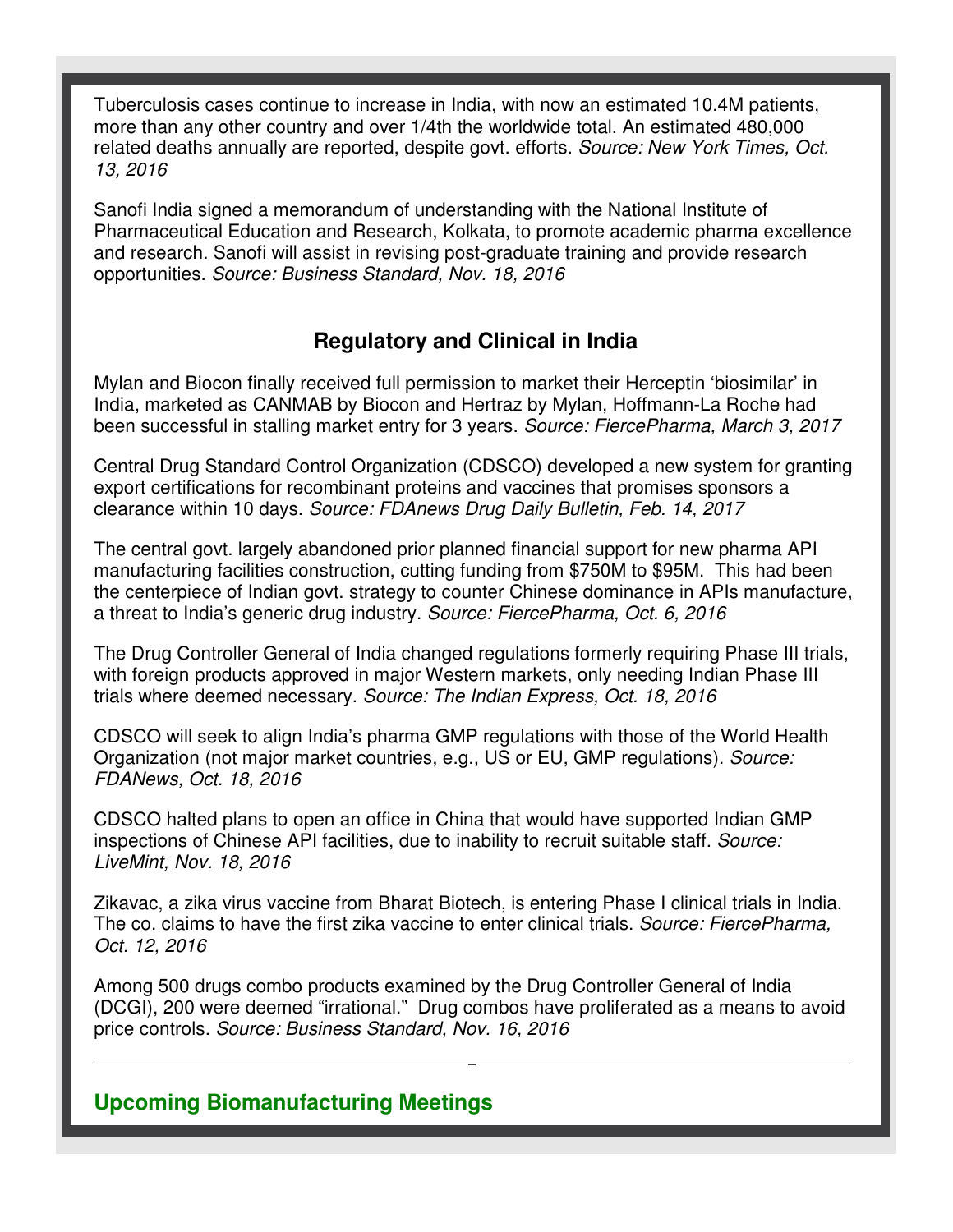**ACN- International Conference on Environment, Agriculture and Biotechnology (ICEABT) - 3 Sept 2017, Pune, India** 

**Drug Discovery India 2017 - 14-15 Sept 2017, Bengaluru, India**

**BioIndia International Conference 2017 - 21-22 Sept 2017, Hyderabad, India**

#### **Articles**

**Trends in Biopharma Contract Manufacturing in China and India**; Pharmaceutical Outsourcing; June 2017, V. Xia and R. Rader

**2 part series - Chinese & Indian Expectations For GMP Biologics Exports - A Comparative Assessment**; BioProcess Online; July 2017, V. Xia, L. Yang, E. Langer

**Chinese And Indian GMP Biologics Exports: Surveying The Current Landscape**; BioProcess Online; June 2017, V. Xia, L. Yang, E. Langer

**China Biopharma: Is a Wave of GMP Exports in Our Future?**; PharmaFocus Asia; May 2017, V. Xia, L. Yang, E. Langer

#### **Comments/Suggestions/Resources**

**Questions? Comments? Let us know. Our interest is to provide you the highest value information and service available.**

If you require custom research, BioPlan Associates, Inc., has been delivering actionable market data and customer analysis to the biopharma and life sciences industries for almost 30 years.

**Contact us** for a free evaluation and research proposal.

BioPlan Associates, Inc.| 1-301-921-5979 | info@bioplanassociates.com| www.bioplanassociates.com

STAY CONNECTED: